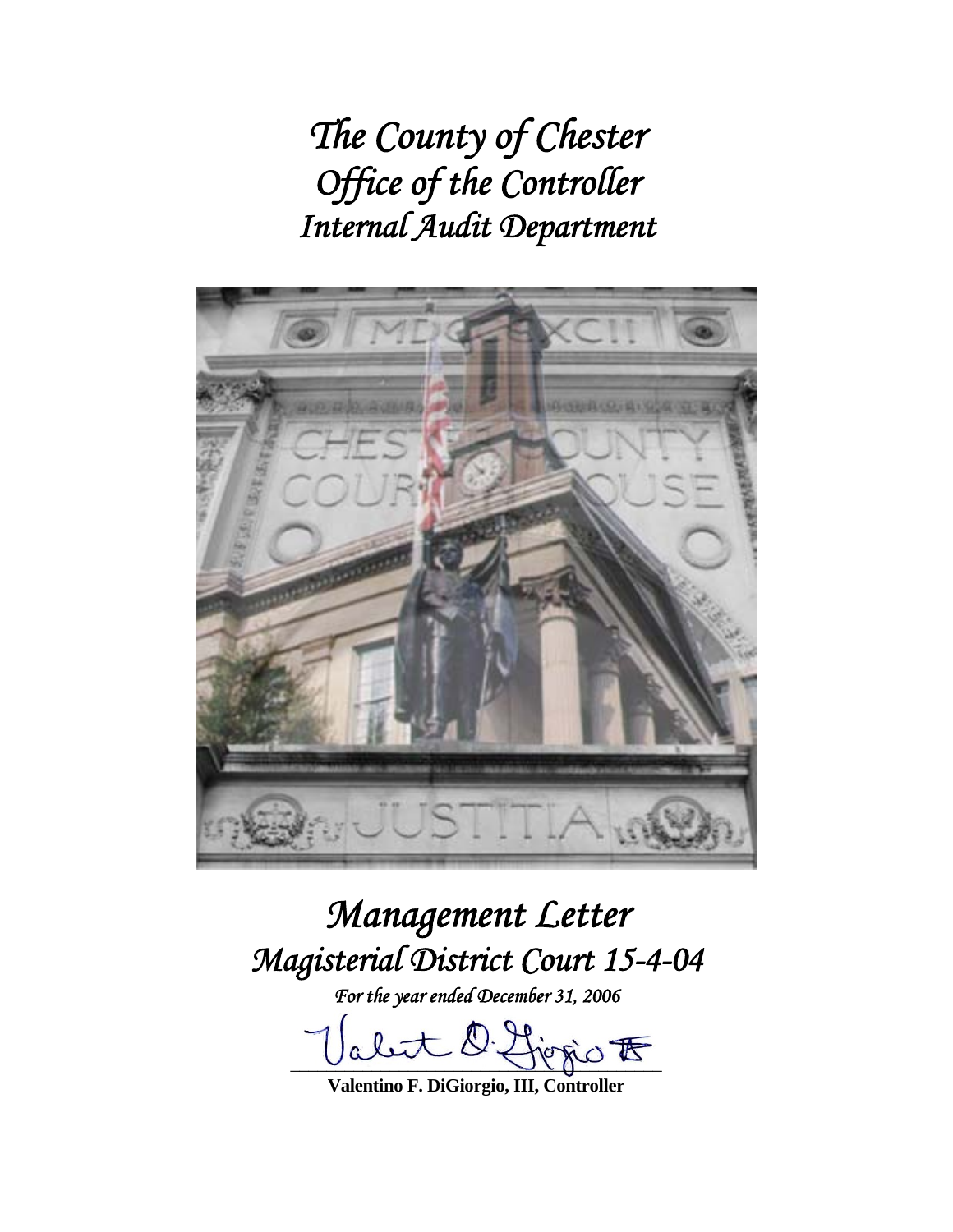## **To: Magisterial District Judge Thomas E. Martin, Jr.**

## *Introduction*

On December 10, 2007, Internal Audit completed an audit of Magisterial District Court 15-4-04 (*District Court*). Sharon Kaye Jones, CIA, was the auditor-in-charge. Internal Audit is required by County Code to review district courts annually to ensure compliance with policies and procedures mandated by the Administrative Office of Pennsylvania Courts and/or District Justice Administration and to assess their overall internal control structure. The scope of our audit included a review of the following:

- Cash and Petty Cash
- Undisbursed Funds
- Cash Receipts
- Manual Receipts
- Cash Disbursements
- Voided Transactions
- Overall Compliance.

#### *Executive Summary*

The management and staff of the *District Court* are, in all material respects, in compliance with policies and procedures set forth by the Administrative Office of Pennsylvania Courts and directives imposed by District Justice Administration. Minor findings involving internal control and compliance are included within this Management Letter. Our observations and testing revealed a knowledgeable and well-trained staff.

We would like to thank the management and staff of the *District Court* for their cooperation and assistance during the course of this audit. We have provided herein a copy of our "Audit Findings" and "Recommendations" for your review and comment.

Please feel free to contact our office at (610) 344-5913 should you have any questions or concerns.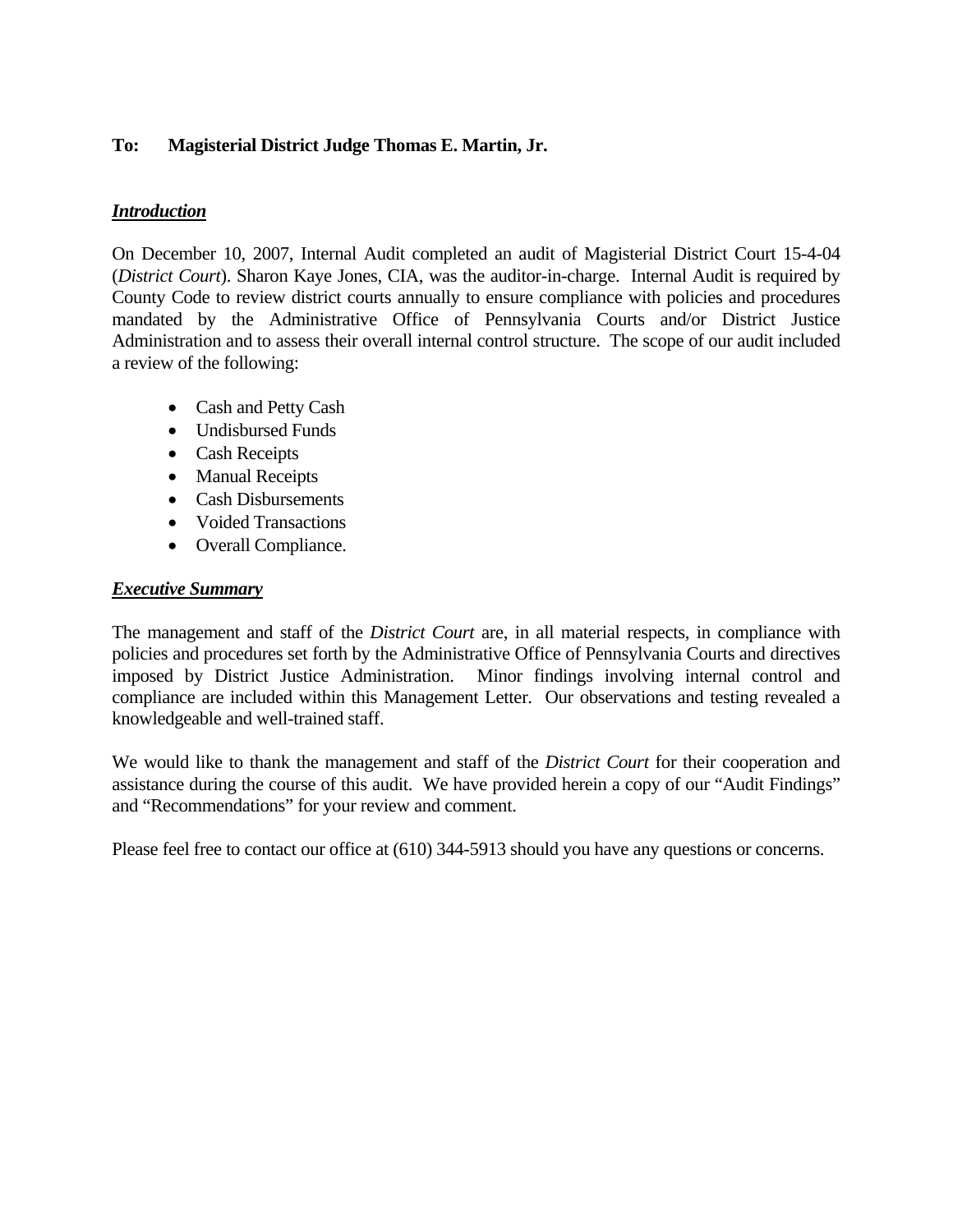### **COUNTY OF CHESTER**

## **MAGISTERIAL DISTRICT COURT 15-4-04**

## **FINDINGS AND RECOMMENDATIONS**

#### **FOR THE YEAR ENDED DECEMBER 31, 2006**

#### **I. INTERNAL CONTROL FINDINGS AND RECOMMENDATIONS**

#### RECONCILIATION

#### Finding 1: Cash/Escrow payable

The *District Court* receipted a bail check payment for \$1 on 1/20/06. In preparing the deposit for the day, the dollar was included on the Daily Deposit listing and on the deposit slip, but the check was not physically placed in the deposit bag. The bank recorded the deposit amount as was listed on the deposit slip despite the missing check. At this point, the book balance and bank balance agree. Upon discovering that the check had not been taken to the bank, the *District Court* prepared a separate deposit for the \$1 and took the check and deposit slip to the bank. As a result, the bank recorded the \$1 deposit twice and the account balance is now overstated by \$1.

#### Recommendation

The *District Court* needs to contact the bank to inform them of the error and to request that the account balance be reduced by \$1.

#### Auditee Response

The *District Court* has sent a letter to the bank, along with copies of supporting documentation, requesting that their checking account be adjusted (reduced) in the amount of \$1.

## **II. COMPLIANCE WITH POLICIES AND PROCEDURES**

In order to test compliance with all applicable policies and procedures, Internal Audit selected a statistical sample of 25 case files out of a total population of 5,425 case files created in 2006. In addition, we performed other related tests of cash receipts, cash disbursements, manual receipts, undisbursed funds, and voided transactions. Sample size for the tested areas was determined through a risk assessment analysis based on the results of the *District Court's* prior year audit and current year caseload. We believe the results of our tests are representative of the entire population on the basis of accepted audit sampling principles.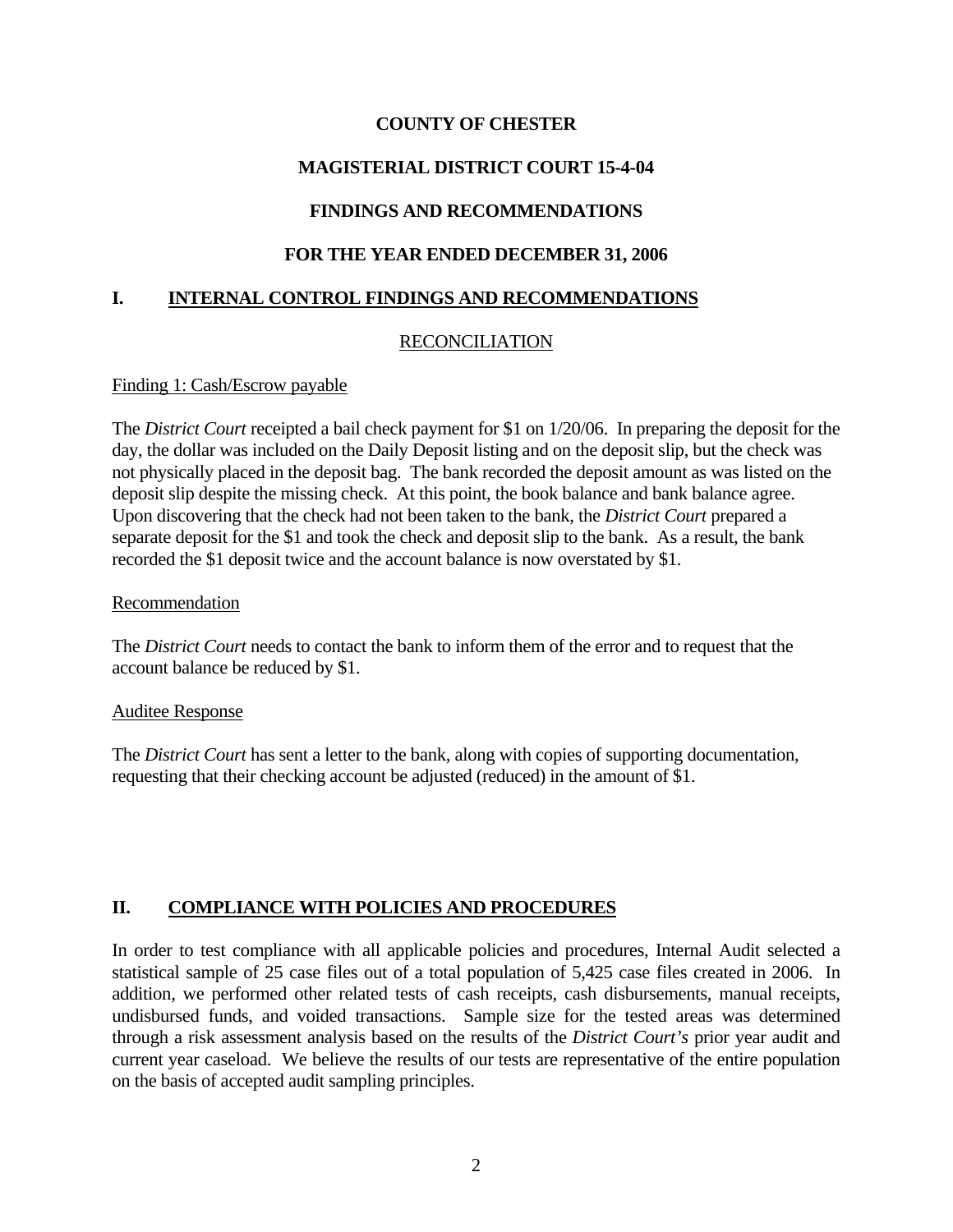## **COUNTY OF CHESTER**

# **MAGISTERIAL DISTRICT COURT 15-4-04**

## **FINDINGS AND RECOMMENDATIONS**

#### **FOR THE YEAR ENDED DECEMBER 31, 2006**

#### **II. COMPLIANCE WITH POLICIES AND PROCEDURES (continued)**

#### Finding 1: Voided Disbursements

In 5 instances, offices copies of voided checks were not properly marked "void".

#### **Recommendation**

Internal Audit would like to remind the *District Court* that all copies of voided disbursements should be properly cancelled / defaced.

#### Auditee Response

The *District Court* has rectified this error on 11/27/07. Each of these check copies are now marked "void"